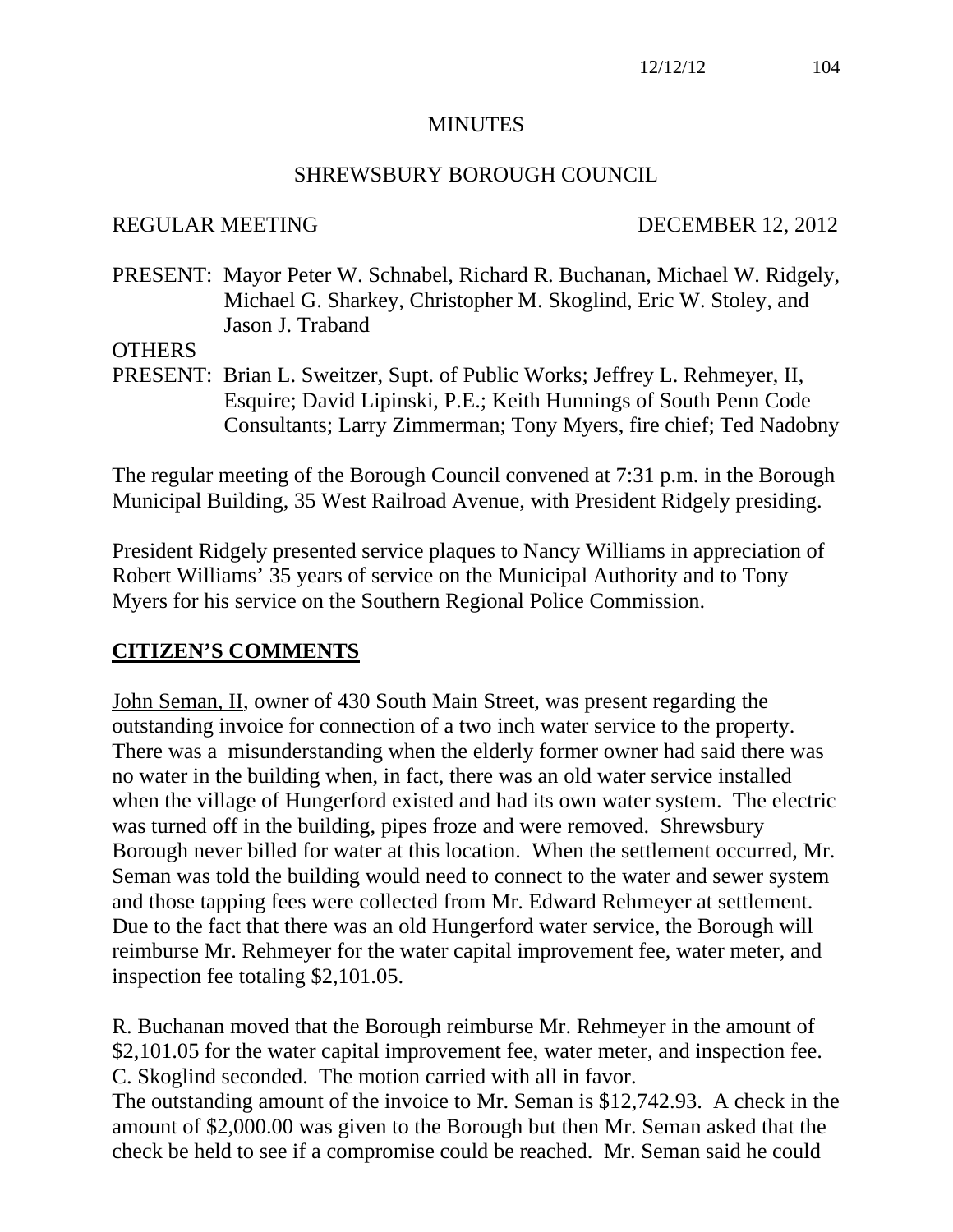have used the three quarter inch line but it was his choice to install a two inch line in case a large user went in or if he would need to install a sprinkler system. The water and sewer committee and Brian Sweitzer met with Mr. Seman and R. Buchanan is proposing a reduction of \$4,130.00 leaving a balance of \$8,612.93 since the invoice from March, 2011, indicated the cost to install the future water line would be between \$1,000.00 and 2,000.00. There was discussion that he may never use the two inch line but it was felt that the two inch line was an improvement to the building and the offer of a balance of \$8,612.93 should stand. R. Buchanan also indicated that Mr. Seman could pay the remaining balance over a three-year period at \$230.00 a month. Mr. Seman said he would consider the compromise offer and let the Secretary know if he would agree to it and he also said the Borough can apply the \$2,000.00 check given in September toward the outstanding invoice.

# **APPROVAL OF MINUTES**

The minutes of the November 14 meeting were approved by unanimous consent by those who were at the meeting.

# **APPROVAL OF EXPENDITURES AND REPORT OF ACCOUNTS**

C. Skoglind moved to approve the November expenditures and report of accounts. M. Sharkey seconded. The motion carried with all in favor.

# **BILL LIST**

The bill list for November was presented: General account: check numbers 11407 thru 11453; Water account: check numbers 4860 thru 4872; Sewer account: check numbers 4552 thru 4564; Highway Aid: none.

C. Skoglind moved to approve the November bill listing. J. Traband and E. Stoley seconded. The motion carried with all in favor.

# **PAYROLL REGISTER**

C. Skoglind moved to approve the November 12 and 26 payroll registers. M. Sharkey and E. Stoley seconded. The motion carried with all in favor.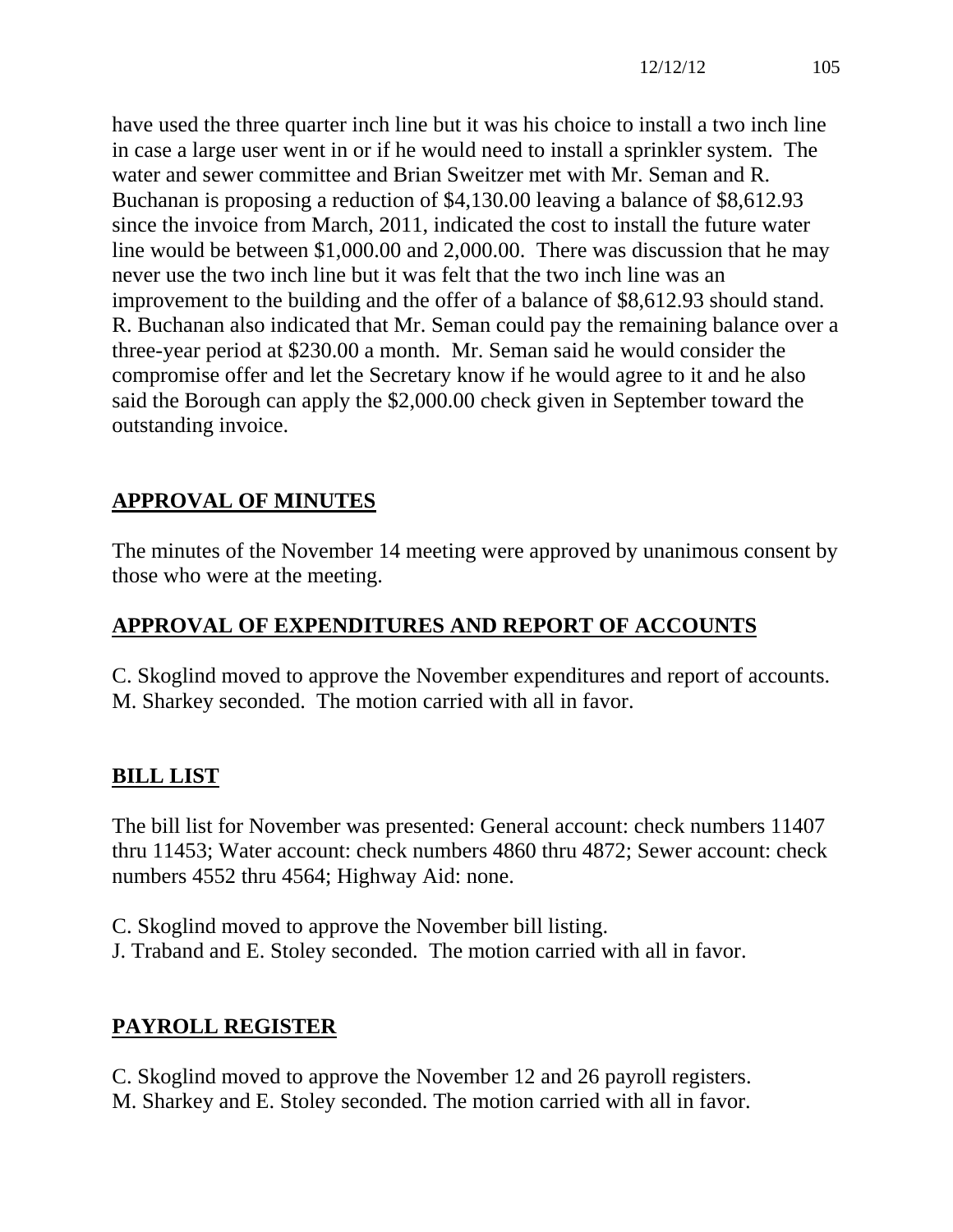## **SUBDIVISION AND LAND DEVELOPMENT BUSINESS**

## **Codes Enforcement** – Keith Hunnings

Keith reported that six permits were issued in November.

#### Assembly of God Church Park and Ride

Keith reported there is a small area behind the church designated for the park and ride program through Rabbit Transit. About 16 spaces are used. Keith stated he would monitor the use to see if it interferes with the amount of spaces needed by the church. No signs are posted along Main Street.

#### Retail Store at 504 South Main Street

Keith is also monitoring the amount of merchandise for sale displayed outside. The previous arrangement with the store owner is that the merchandise can only be displayed and kept under the canopy at the front entrance.

#### 45 – 47 East Forrest Avenue

Keith reported one of the tenants called to report what she thought could be unsafe living conditions. Keith contacted Commonwealth Code and since the Borough does not have a property maintenance ordinance in place, no action could be taken. Sol. Rehmeyer stated there would be remedies to the tenant under the law and she would need to contact an attorney. The tenant would need to fill out a complaint form as she did when she complained about the "pizza character" that is out in front of the business next door occasionally. It was felt there is a personal conflict between the tenant and the property management company.

#### Temporary Signs for Pizza Shop at 39 East Forrest Avenue

The pizza shop has numerous temporary signs and banners on display since opening this summer. Keith was asked to check the number signs.

#### GIS Presentation

Municipal Authority member Ted Nadobny gave a presentation on the GIS work he volunteered to do to coordinate mapping for the Public Works Department. There are 163 manholes that do not have coordinates, over 60 manholes with duplicate identification numbers and 42 manholes with no identification numbers. Ted identified 564 manholes with GPS coordinates. The 163 manholes that do not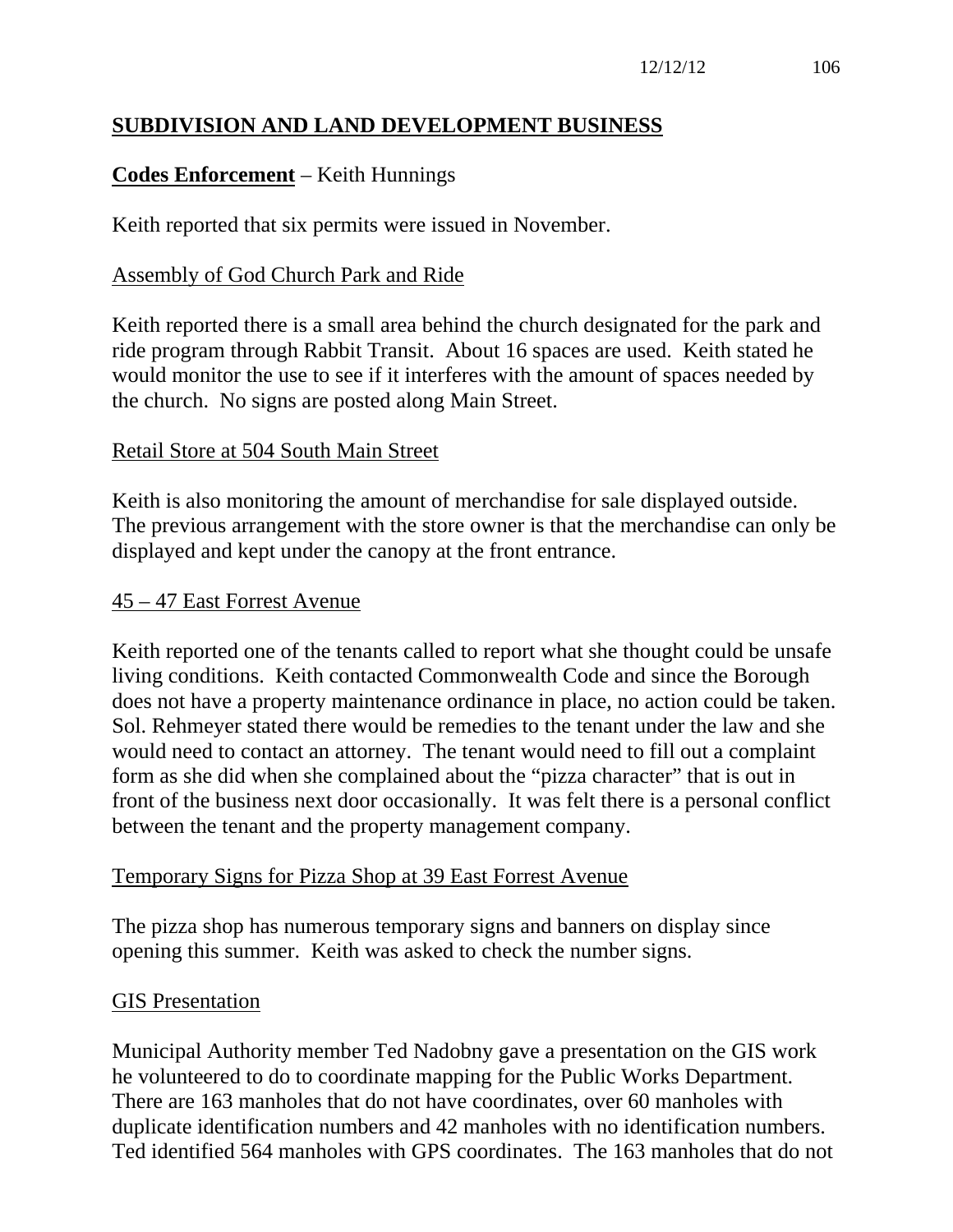have correct coordinates and the 35 questionable coordinates should be surveyed by a licensed surveyor for accuracy. James R. Holley & Assoc. quoted a price of approximately \$16,000.00.

C. Skoglind moved that a proposal be obtained for the professional services by the next meeting.

R. Buchanan seconded. The motion carried with all in favor.

The Municipal Authority will vote on this at the January meeting.

# **Southern Regional Police Department** – Richard R. Buchanan

Buck highlighted the October police report.

The final 2013 police budget was presented showing the Borough's share at \$515,083 due to an increase in worker's compensation costs.

Buck presented a preliminary cost breakdown proposal that includes Stewartstown Borough based on assessed market value, population, patrol time, and road miles. This has not been presented to Stewartstown Borough Council as yet.

**Water & Sewer** – Richard R. Buchanan

## Blouse Well SRBC Test

Transducers must be installed in the monitoring wells and access gained through 15 Kratz Road and the Valley View Grove Homeowners' Association before testing.

R. Buchanan stated his earlier conversation with the owner of 15 Kratz Road was that she had retained an attorney and that she felt the Borough should reimburse her for that cost. There is a recorded sewer right-of-way on her property and B. Sweitzer was asked to notify her that the Borough will use that right-of-way to perform the pump test by placing a pipe above ground. Otherwise, the Public Works Department would need to build ramps for about five property owners to use to gain access to their driveways if the pipe needs to be run on the street, which is an additional expense. Sol. Rehmeyer was also asked to send the Valley View Grove HOA a silence is consent letter since the President has not responded to the numerous attempts by B. Sweitzer to contact him to get the right-of-way agreement signed.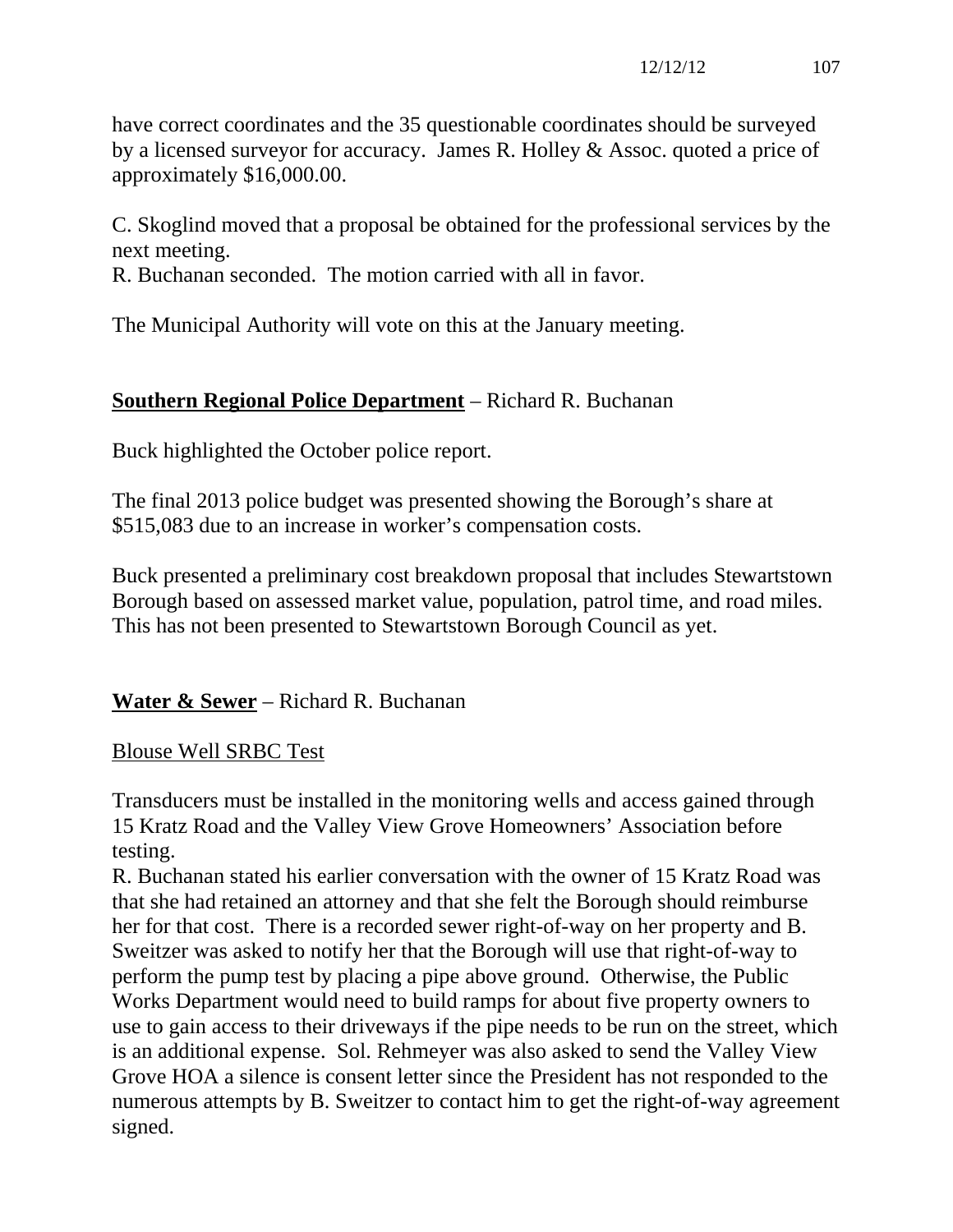## Meeting with Phil Robinson

Buck stated that Phil called him and asked to meet regarding the proposal that Phil presented to the Municipal Authority at the November meeting whereby New Freedom Borough may be willing to sell capacity directly to some developers. The water and sewer committee will set a date to meet with Phil and Buck will invite former engineer, James Holley, to attend since he is familiar with the plant and the history involving the capacity.

## **Public Roads & Lighting** – Eric W. Stoley

## 427 North Main Street

The property owner contacted Supt. Sweitzer about the stones washing onto Woodland Drive from severe storms. He scooped out the stones from the end of the driveway and there have not been any stone washouts. He invited Supt. Sweitzer to his property to visit during a heavy rain to investigate the cause of the excessive runoff.

## Woodland Drive

A note was received from a resident that he feels another stormwater inlet should be installed further up the hill. E. Stoley will look into the request.

## **Public Lands, Buildings and Finance** – Christopher M. Skoglind

## Tentative 2013 Budget

Revised budget sheets were distributed that include the actual third quarter receipts and expenditures. C. Skoglind will revise the sheets to reflect the increased police cost and remove the amount in general for the autodialer cost. M. Sharkey stated the amounts in the salary lines can also be reduced since the 2012 budget lines were underbudget.

There is no real estate millage rate increase. Since the sewer bond was paid off, sewer rates will decrease but due to needed water line upgrades, water rates will increase.

- C. Skoglind moved to adopt the tentative 2013 budget.
- R. Buchanan seconded. The motion carried with all in favor.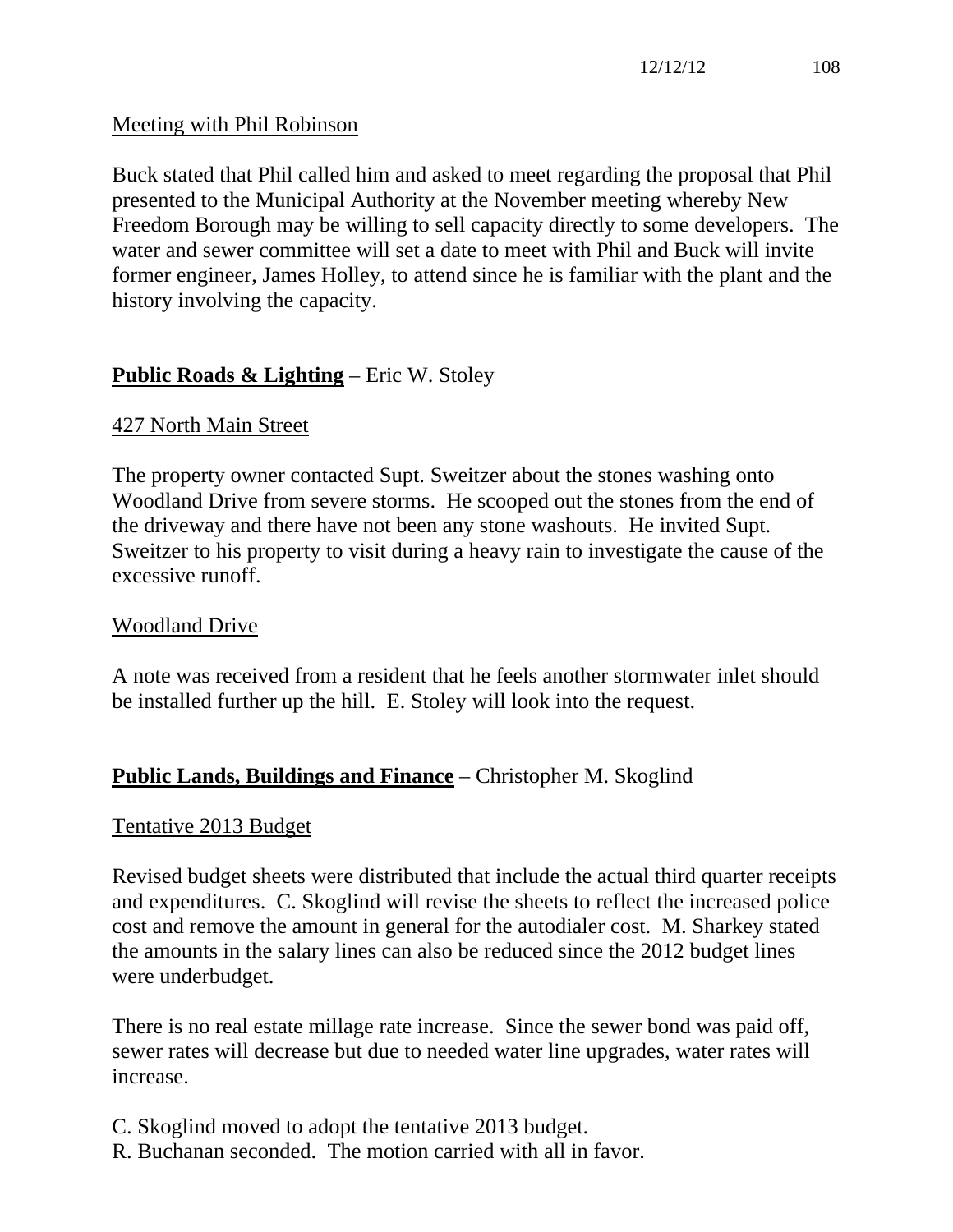# **ENGINEER'S REPORT**

## Windy Hill Road Bridge Replacement

Eng. Lipinski reported the forms for reimbursement were sent to PennDOT.

## Heathcote Glen II

Eng. Lipinski was asked to contact the developer about the timeline for installing the improvements or posting the surety. Mr. Robinson stated a surety would cost around \$600,000.00 but if the actual improvements were installed, the cost would be around \$300,000.00 so he is leaning toward installing the improvements.

## 95 East Forrest Avenue Traffic Study

TRG and PennDOT were told that the Borough wants to see a full study of all intersections from Main Street to I-83 done during peak flows.

## Selwood and Apple Tree Court Subdivision/Add-on Lot Plan

The plan was approved at the October meeting with minor changes to notes being completed. The changes are satisfactory, fees are paid, and Eng. Lipinski is recommending the plan be signed.

## Apple Tree Court Subdivision

The area has been graded and seeded. This plan was also approved conditionally at the October meeting. The reference to the swale on the Doonan's property was removed. DEP will issue the planning module exemption early next week. Eng. Lipinski recommended the plan be signed tonight and the Secretary will hold the plan until the DEP approval is received. This is a preliminary plan that will be signed, but not recorded.

## **SOLICITOR'S REPORT**

## Year-End Tax Ordinances

The year-end tax ordinances have been prepared and will be advertised for adoption at the year-end meeting.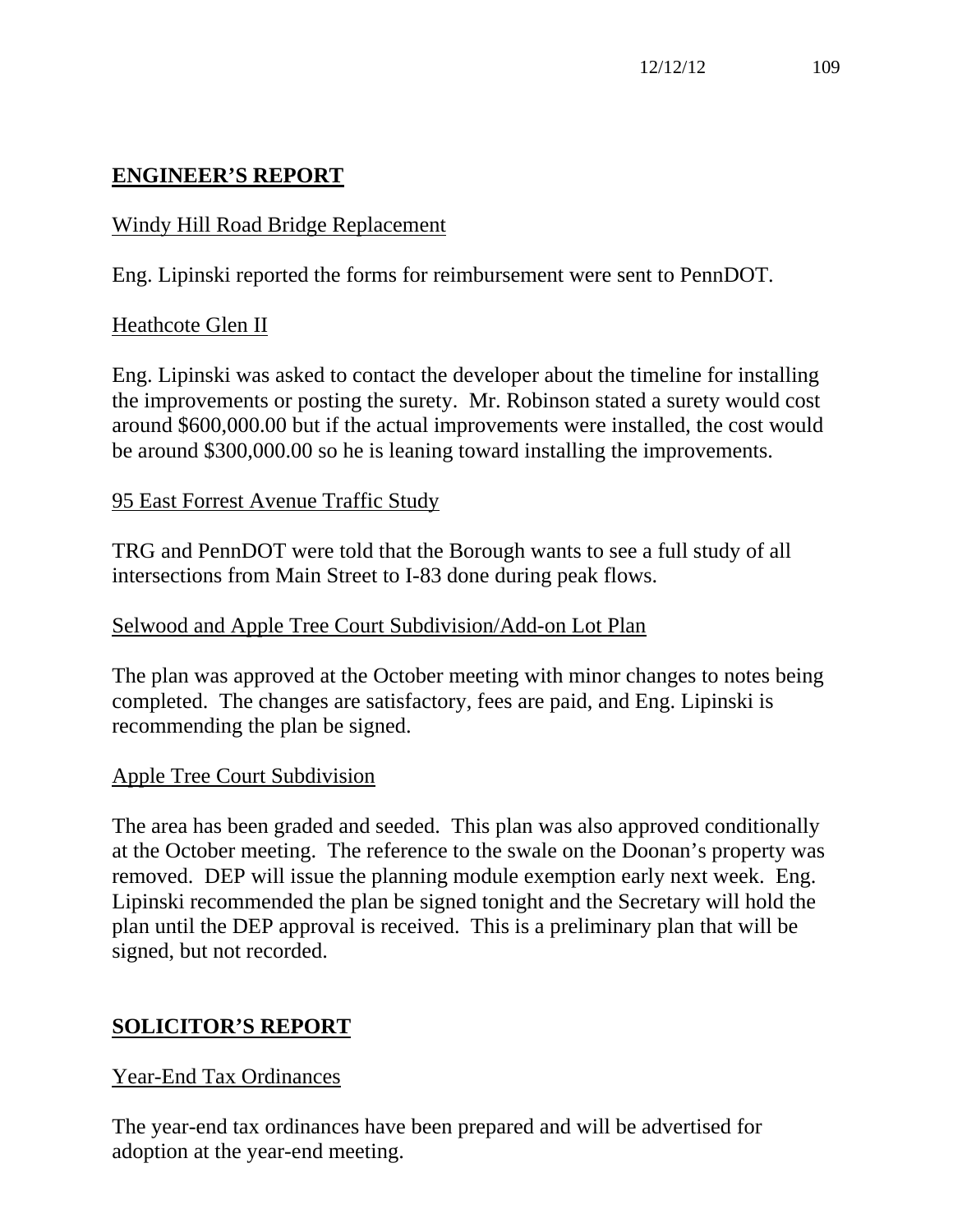# **Public Safety, Welfare and Personnel** – Michael G. Sharkey

M. Sharkey reported that he met with B. Sweitzer and C. Bosley today to discuss salary increases for 2013.

## **Secretary's Report** – Cindy L. Bosley

The year-end meeting will be Wednesday, December 26 at 7:00 p.m.

## **York Adams Tax Bureau** – Michael G. Sharkey

M. Sharkey reported a rescheduled tax collection meeting will be tomorrow night to appoint auditors for next year.

## **Subdivision, Land Development & Zoning** – Eric W. Stoley

#### Staff Review Meetings

The staff meetings should be to review formal plans, not to give advice on ideas or concept plans. The applicants should have a surveyor or engineering firm prepare a plan for review based on what is contained in the zoning and subdivision ordinances.

## **Planning Commission/Regional Planning Commission** – Eric W. Stoley

## **UNFINISHED BUSINESS**

## Unsafe Intersection behind the YMCA

M. Ridgely reported the owner of the commercial area behind the YMCA has placed a stop sign at the rear exit from the YMCA onto the road into the commercial business park.

## **NEW BUSINESS**